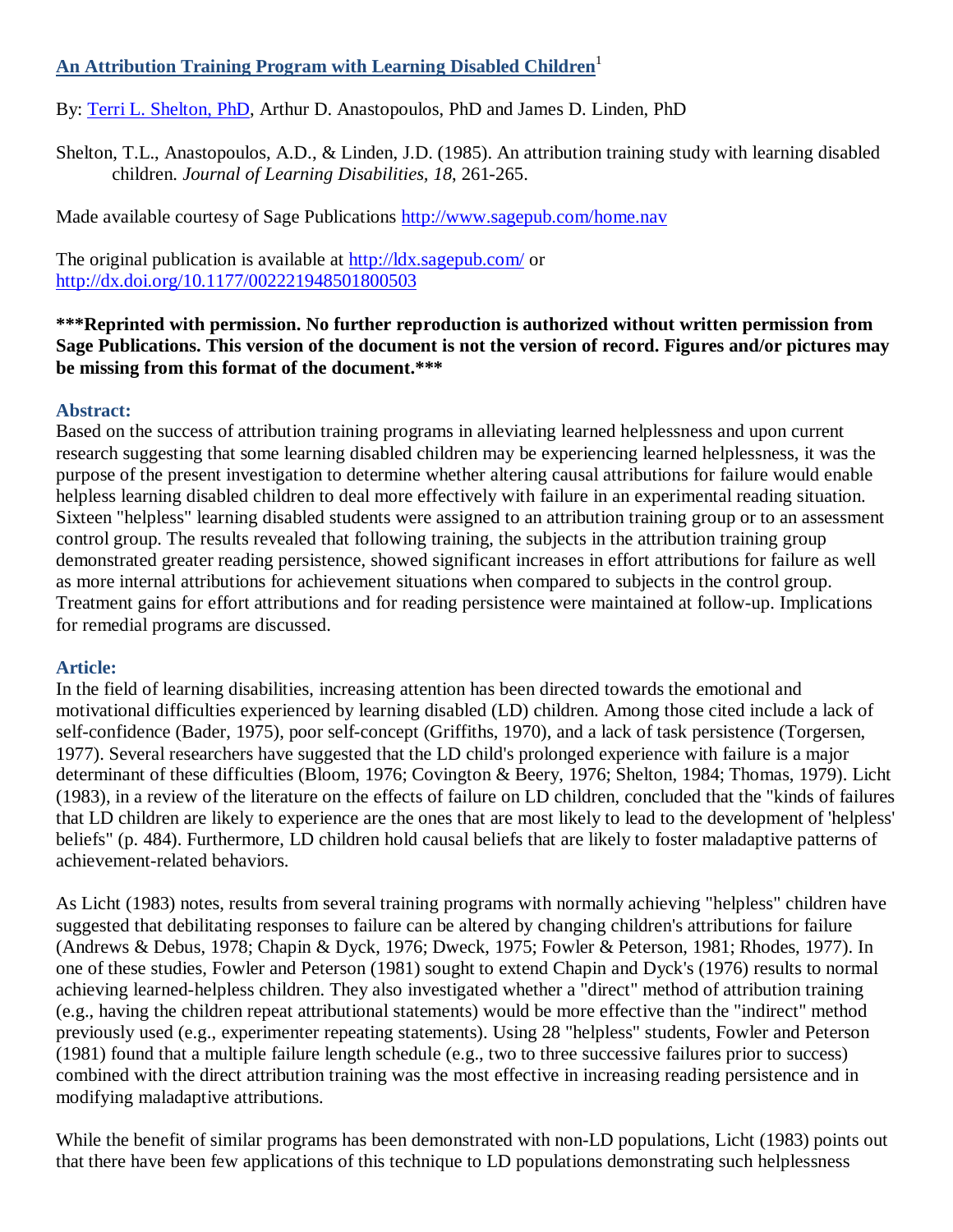despite the apparent similarity between the LD children and "helpless" children. Therefore, the purpose of the present investigation was an extension of the Fowler and Peterson (1981) study to a LD population demonstrating such a naturally occurring learned helplessness. A "direct" method of attribution training was employed as well as another procedure, whereby children receiving training were asked to complete the training task correctly. In this manner it was predicted that LD children would benefit not only from verbalizing more adaptive attributions, but also from observing behaviorally the benefits of their own increased effort. It was expected that LD subjects receiving attribution training would report more effort attributions for success and for failure, report more internal attributions for achievement situations in general, and would evidence greater improvement in reading persistence than would LD subjects not receiving training. While this type of program is similar to those employed successfully with helpless, normally achieving children, the present training program included procedural modifications that have not been tested empirically with "helpless" non-LD populations. Thus, while the major focus of the study was the evaluation of program efficacy with LD students, a non-LD "helpless" group was included in order to compare the efficacy of this program with previous programs. In addition, as Licht's (1983) review indicates that many LD children possess attributions similar to learned helpless children, the inclusion of the non-LD "helpless" group would allow a comparison of the two groups' responsiveness to attribution retraining. As such, it was predicted that LD children would respond in a way similar to the "helpless" regular classroom students.

## **METHOD**

#### *Subject Selection and Subject Variables*

Seventy (41 males, 29 females) fifth grade and 46 (23 males, 23 females) fourth grade students from regular classrooms and 18 (14 males, 4 females) fifth grade and 8 (6 males, 2 females) fourth grade LD students served as subjects for the initial screening. LD students had been identified previously by the school system as evidencing normal or near normal potential as measured by the Wechsler Intelligence Scale for Children-Revised (WISC-R; Wechsler, 1974) and by a severe discrepancy (i.e., at least 1.5 grades) between the child's current grade placement and reading achievement. The following screening measures were administered in order to identify a subsample of LD and non-LD children evidencing motivational deficits similar to learned helplessness.

The Intellectual Achievement Responsibility (IAR) Questionnaire (Crandall, Katkovsky, & Crandall, 1965) and the Effort versus Ability (E/A) Failure Attribution Scale (Chapin & Dyck, 1976; Dweck, 1975; Fowler & Peterson, 1981) were administered first. The IAR is a forced choice measure of attribututional style that presents academic achievement situations with positive or negative outcomes that can be attributed to effort or to ability. Reliability and validity characteristics for the IAR in the present sample were comparable to those reported in the literature. The five question E/A Scale was developed to assess a child's attribution for failure in more detail. A score of 5.00 indicates that the child attributes failure to a lack of effort while a score of 1.00 indicates an attribution to a lack of ability. Internal consistency as estimated by Chronbach's alpha coefficient was high (.91). To be elibigle for the study, LD and non-LD children received scores of at least one standard deviation below the mean IAR Total score as reported by Crandall et al. (1965) (sample mean = 19.22, SD= 1.6), scores below 11.00 on the IAR Effort score (sample mean = 8.07, SD= 1.49), and scores less than 3.00 on the E/A Scale (sample mean  $= 1.63$ , SD $= .57$ ). These scores indicate that when faced with failure, these children attribute failure to a lack of ability and view it as insurmountable.

In an effort to ensure that the teacher's criteria for helplessness matched those of the investigator, subjects also were rated by the classroom teacher on a 14-item helplessness rating scale developed by Dweck (1975) and employed by Fowler and Peterson (1981). Each teacher was asked to rate on a scale of 1.00 (e.g., little or no helpless behavior) to 5.00 (e.g., large amount of helpless behavior) the degree to which each child evidenced helpless reactions in stressful academic situations. Internal consistency, as estimated by Chronbach's alpha, was high (.87). Subjects participating in the training received an average score of 2.00 or greater (sample mean = 3.02, SD= .84). An additional constraint in selecting subjects was that the reading level (as measured by the comprehension, word recognition, and total grade equivalent scores on the reading subtest of the Science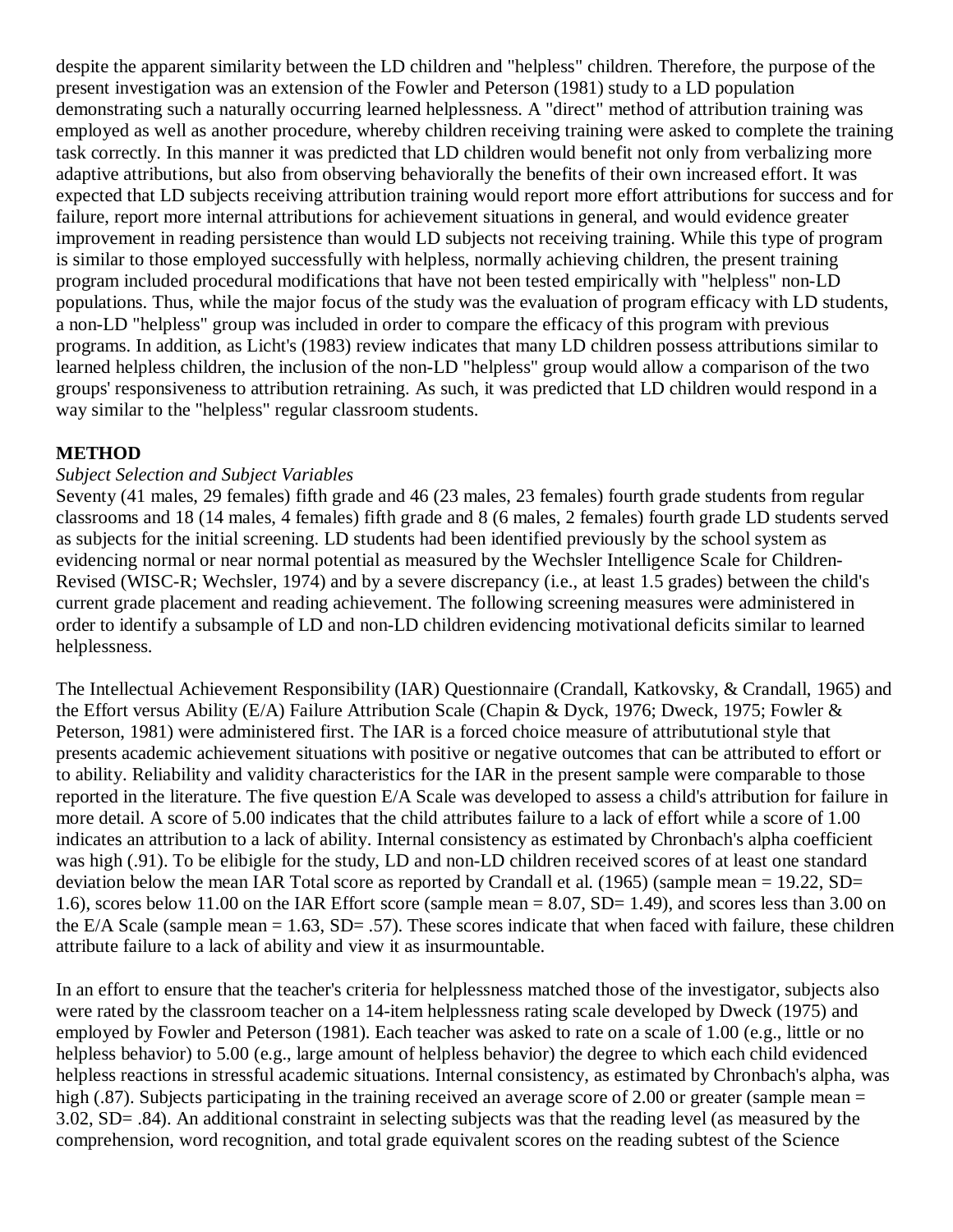Research Associates Achievement Series) of the non-LD children was at least .33 but not more than 1.00 grade below current grade placement (sample mean =.64, SD=.28).

After screening, a final sample of 32 children was obtained. Among this group were 11 (9 males, 2 females) fifth and 5 (all males) fourth grade LD students and 13 (8 males, 5 females) fifth and 3 (2 males, 1 female) fourth grade non-LD students, ranging in age from 9.58 to 13.5 years.

## *Instruments and Materials*

**Individual differences measures**. In the event that differences in measured intelligence might differentially affect performance in the training program, an attempt was made to monitor the influence of this factor across training groups. The Vocabularly and Block Design subtests from the WISC-R were used as estimates of verbal and nonverbal intelligence, respectively. As socioeconomic (SES) status has been shown to be correlated with academic achievement and with some measures of locus of control, the SES of subjects was assessed by the Hollingshead Two-Factor Index of Social Position (Hollingshead, 1957). In the present sample, SES was not correlated significantly with either the Block Design or Vocabularly scaled scores nor with internality as measured by the IAR.

**Reading ability**. Grade equivalent scores on the Word Recognition Grade Level Test of the Brigance Diagnostic Inventory of Basic Skills and on the reading subtest from the appropriate level of the Wide Range Achievement Test (WRAT) were used as measures of the graded word reading level of each child. On the basis of the child's individual graded word reading level, sentences at two levels of difficulty were developed. These sentences, designated as Type I (containing words within the child's reading level) and Type II (containing three words above the child's reading level), were developed in cooperation with the child's teacher. These sentences were used in the persistence task and training aspects of the study.

**Dependent measures**. The IAR Total and Effort scores and the E/ A Scale scores were used as dependent measures. In addition, the Coopersmith Self-Esteem Inventory (Form B;CSEI;Coopersmith, 1967) was used to assess any individual differences in self-esteem as a function of the child's attributions. Finally, a reading persistence task was administered individually to assess changes in school behavior as a function of the training program. While the previous measures were administered by male and female graduate students in Clinical Psychology, this task was administered by the classroom teacher. The persistence task consisted of two sets of sentences printed on an index card. The beginning of each set consisted of three Type I sentences. After reading these sentences the subject was asked if he/she wished to go on to the next sentences which were Type II. No feedback was given regarding the subject's reading accuracy. Baseline performance was the number of sentences that the subject attempted.

## *Procedure*

Following the pretesting, the 16 LD and 16 non-LD subjects were assigned randomly to one of two conditions: Attribution Training (AT) or Assessment Control (AC). Assignments were made in an effort to equate the training groups on sex of subject and school the subject attended. A comparison of the four treatment groups (LD-AT, LD-AC, non-LDAT, non-LD-AC) at pretest revealed no significant differences on the individual difference measures (e.g., Block Design, Vocabulary, SES, teacher ratings) or on the dependent measures (IAR Total and Effort, E/A Scale, CSEI, and reading persistence scores). LD subjects demonstrated significantly greater reading delays and were .older than non-LD subjects:  $F(1, 28) = 126.13$ ,  $p \le 001$  and  $F(1,28) = 6.14$ ,  $p \le$ 1.02, respectively.

**Attribution training**. The 8 (7 males, 1 female) LD subjects and 8 (5 males, 3 females) non-LD subjects in this group received six training sessions: two, one-half hour sessions per week for three weeks. Training was conducted by the senior author who was not involved in the pre-, post-, or follow-up assessments. During each training session subjects were asked individually to read aloud 16 sentences, one at a time. Within each training session were ten Type I sentences and six Type II sentences. These sentences were similar to, but different from the sentences used in the Reading Persistence Task. Subjects were given the following instructions: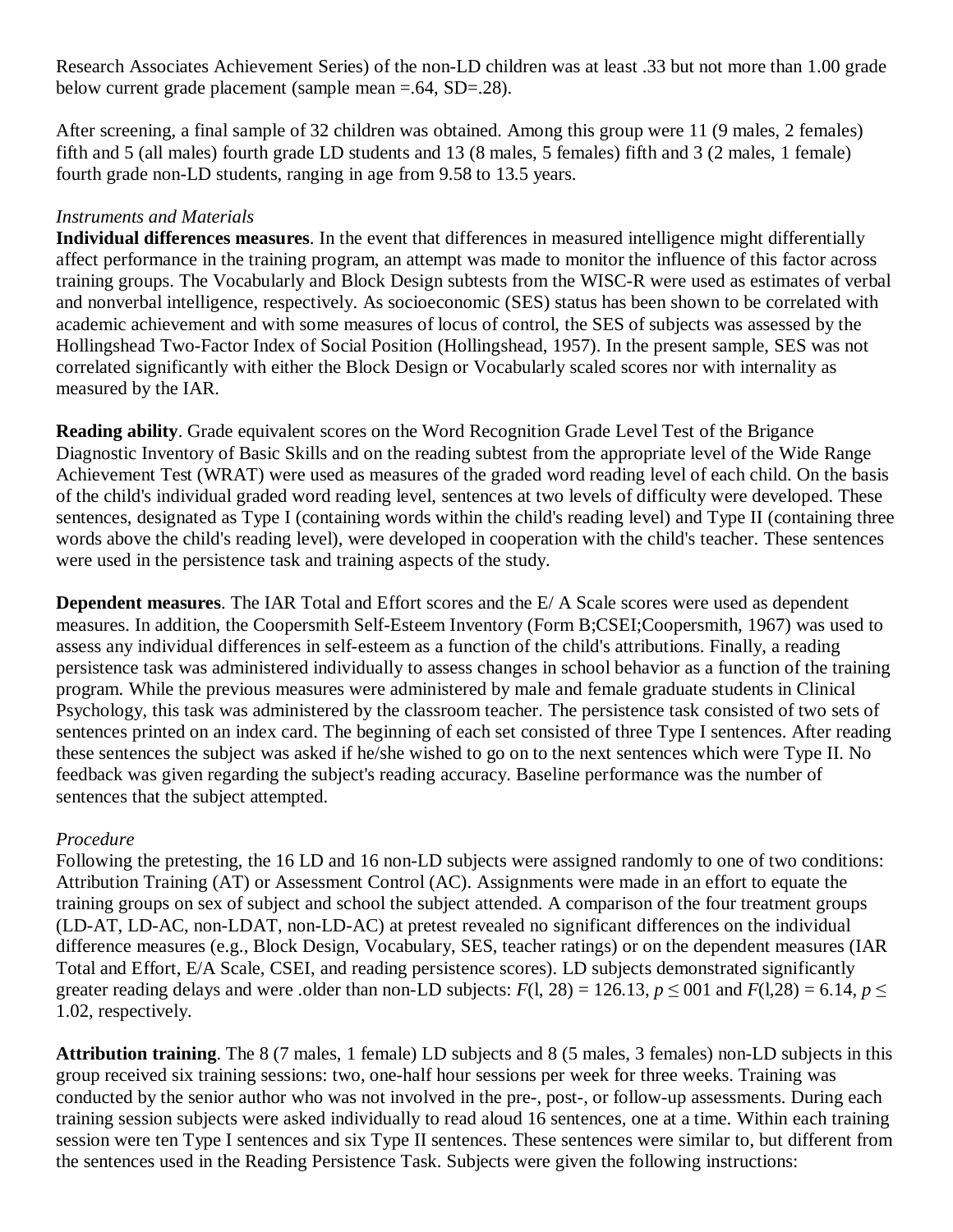"I am going to show you some sentences, one at a time, that I want you to read aloud. Some will be easy and some will be hard, but I want you to read all of them. Do the best that you can."

After these instructions, subjects received 16 sentences in a specific order that varied with each training session.<sup>2</sup> This ordering has been shown to be the most effective in increasing task persistence (Chapin & Dyck, 1976; Fowler & Peterson, 1981).

At the beginning of each of the first two training sessions, each child in the training group listened to a recording of a child (same sex as the subject) saying "I got that right. I tried hard and did a good job." Then, "No, I didn't get that quite right, but that's okay. Even if I make a mistake, I can go back and try a little harder to get it right." The children were told that these were good things to say to themselves when they succeed or do poorly in school. Each subject was asked to practice saying these statements aloud, in a whisper, and silently. Subjects were prompted by the investigator until each subject could repeat the attributional statements without assistance. At the beginning of each of the remaining training sessions the children did not listen to the readings but were reminded to use these statements and asked to verbalize them aloud, in a whisper, and silently. After practicing the statements, the following procedure was used during all training sessions.

Following a scheduled easy (Type I) sentence subjects were told, "That's good. Quietly tell yourself what you should say when you succeed." After a scheduled difficult (Type II) sentence they were told, "No, that's not quite right. What should you say to yourself?" After failing a Type II sentence the child was instructed to read the sentence again with the necessary assistance of the trainer until he/she was able to read the sentence correctly. Following a successful reading of the Type II sentence the child was told, "That's good. See, even if you make a mistake you can go back and try again to get it right. Tell yourself what you should say when you do well."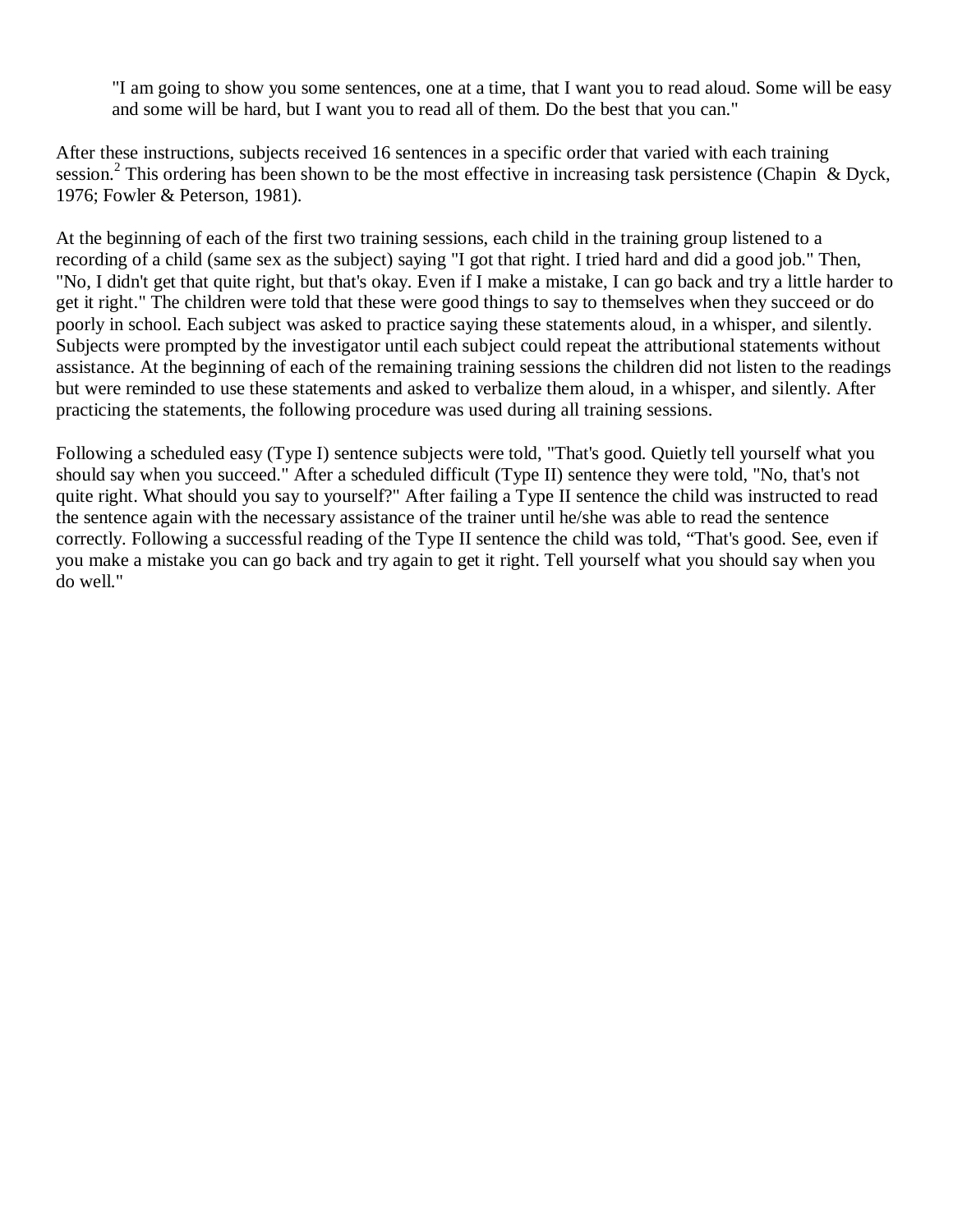

Figure 1. Pretest, posttest, and follow-up means for reading persistence, IAR Total and Effort, and E/A Failure Attribution scores by Treatment Condition.

**Assessment control**. LD and non-LD assessment control groups were incorporated to control for 1) the possible influence of repeated exposure to the dependent measures, and 2) the increased likelihood of regression to the mean effects given the extreme characteristics of the screened subjects. Each of the LD (7 males, 1 female) and non-LD (5 males, 3 females) subjects in this condition received the same assessment procedure as the training subjects at pre-, post-, and follow-up evaluations in the absence of attribution training. At the completion of the study, all assessment control subjects were provided with similar attribution training.

**Post-treatment and follow-up assessments**. To determine the effectiveness of the training program, the dependent measures were administered to subjects one day following and two weeks after the completion of the training program.

## **RESULTS**

Two (Treatment Condition: Attribution Training, Assessment Control) by two (Academic Status: LD, non-LD) by three (Trials: Pretest, Posttest, Follow-up) repeated measures analyses of variance were computed on the reading persistence, IAR Total and Effort, E/A Scale, and CSEI scores. Statistically significant Trials by Condition interactions were found for reading persistence  $(F[2,56] = 12.36, p \le .01)$ , IAR Total  $(F[2.56] = 7.79,$ *p* ≤ .01), IAR Effort (*F*[2,56] = 10.07, *p* ≤ .01) and the E/A Scale scores (*F*[2,56] = 10.49, *p* ≤ .01). A summary of these findings is presented in Figure 1.

Neuman-Keuls analyses indicated that subjects receiving attribition training were significantly more persistent on the reading task than control subjects at both posttest and follow-up  $(F[1,84^a] = 22.90, p \le .001$  and  $F[1,84^a] =$ 6.72,  $p \le 0.01$ , respectively). Thus, LD subjects benefited from the training program in the same manner as did non-LD "helpless" subjects. Regarding the IAR Total scores, analyses revealed that LD subjects and non-LD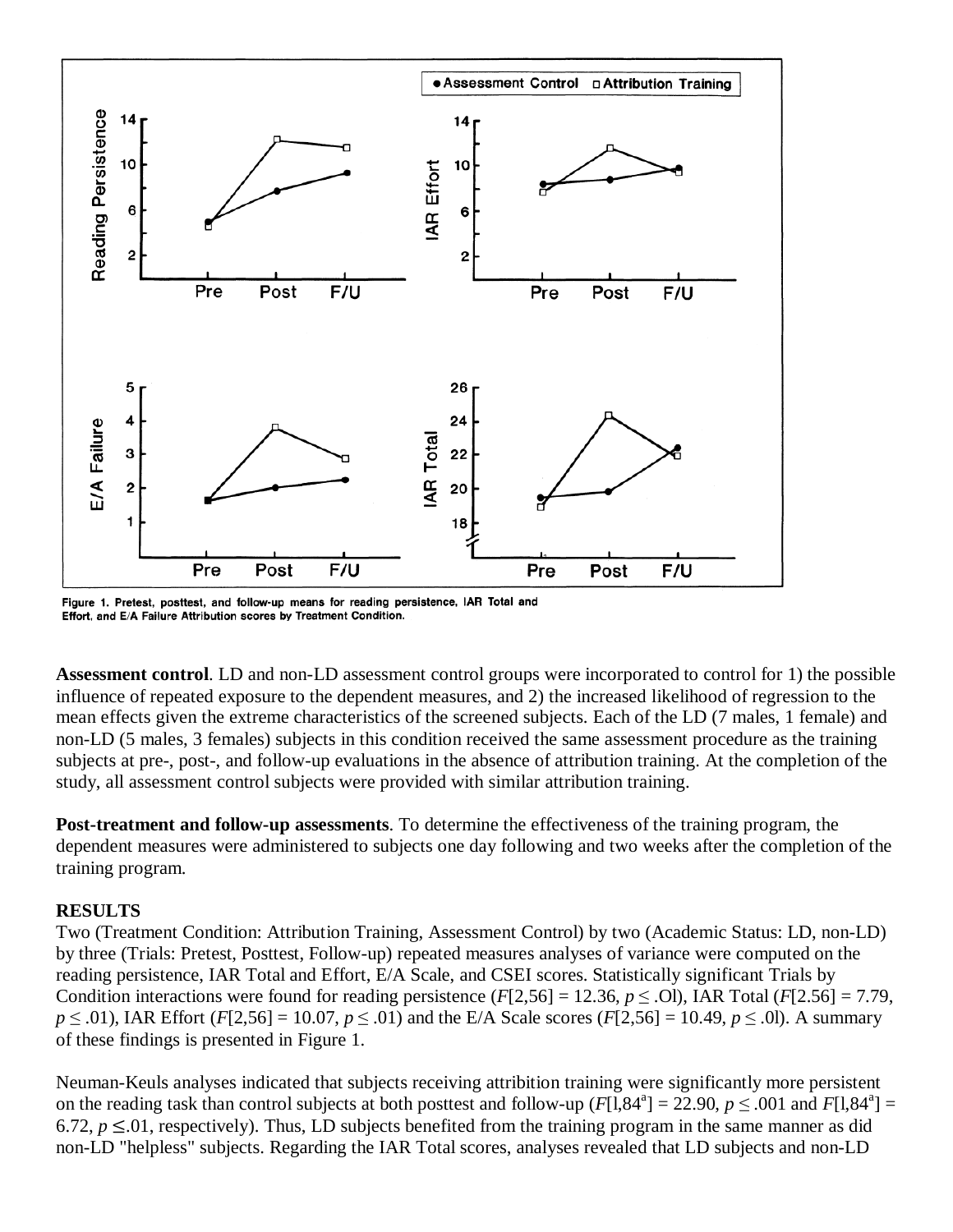"helpless" subjects receiving training attributed a significantly greater number of achievement outcomes to internal factors at posttest than did control subjects  $(F[1, 84^a] = 11.13, p \le .01)$ . This change was not maintained at follow-up. Regarding the IAR Effort scores, analyses indicated that LD and "helpless" non-LD subjects receiving training reported significantly more effort attributions for failure than did the assessment control group at post-test  $(F[1,84^a] = 14.02, p \le 0.01$ . Similarly, subjects receiving training reported significantly more effort attributions for failure on the  $E/A$  Scale at posttest and at follow-up than did control subjects ( $F[1,84^a] =$ 24.88,  $p \le 0.01$ , and  $F[1,84^a] = 3.58$ ,  $p \le 0.5$ , respectively.)

## **DISCUSSION**

Descriptions of LD children have indicated that many of these children fail to use available abilities efficiently because they experience learned helplessness in the face of failure. While previous studies have indicated that changing maladaptive attributions in normally achieving children is successful in improving performance, few studies have attempted to implement such a procedure with LD students. The results from the present investigation provide initial support that an attribution training approach can be effective in helping LD students persist in the face of a difficult academic situation. Moreover, because training subjects reported concurrent increases in the number of effort attributions and in the number of internal attributions in general, there is additional support for believing that altered attributional styles were related to the increased task persistence. In addition, the similarity of responsiveness to treatment by the LD students and non- LD "helpless" subjects further supports Licht's (1983) conclusions that LD students share many of the behavioral and attributional characteristics of non-LD "learned helpless" children.

Contrary to initial expectations, attribution training did not result in significant improvement in self-esteem. This finding occurred despite the fact that other indications of learned helplessness improved. However, it is likely that explicit and repeated generalization training is needed before changes in an individual's more static and more global level of self-esteem can be realized. Another purpose of the present investigation was the examination of the stability of improvements as a result of the training program. Increases in reading persisence and effort attributions for failure were maintained at follow-up. While the sustained changes in these areas may be related to some similarity between the training procedure and these measures, it is possible that the fact that subjects were encouraged to correct reading errors on difficult sentences, rather than merely repeat attributional statements, may have contributed to the maintenance of gains.

In conclusion, the fact that increases in task persistence were obtained with relatively brief training (e.g, one hour total training per week) suggests that a similar program could be incorporated with individual students within classroom instruction (cf. Thomas & Pashley, 1982). While the scope of this study primarily addressed the alteration of *effort* attributions, more appropriate reading strategies were modeled when the children incorrectly read a sentence. However, attributing failure to *ineffective strategies* were not trained specifically. As Licht (1983) notes, training in appropriate attributions to ineffective strategies as well as to insufficient effort would be an important component to any attribution training program with LD students. Thus, when an LD student encountered a difficult situation, rather than discontinuing the task, he/she would be trained to analyze the task and determine whether increased effort alone or increased effort plus an alternative strategy was needed. It appears that the inclusion of this type of attribution training within special education curricula is important. It is hoped that future investigations and curricula will address not only the *content* of the LD student's failures but will also provide the student with strategies for *coping* with these difficulties in a way that improves motivation and self-esteem.

#### **Footnotes**

- 1. This article is based on a thesis submitted by the first author in partial fulfillment of the requirements of the doctoral degree at Purdue University. Thanks are extended to the parents, children, teachers, and the Lafayette. Indiana public school system for their participation.
- 2. The specific order of presentation of the sentences may be obtained from the senior author.
- a. Satterthwaite, 1946